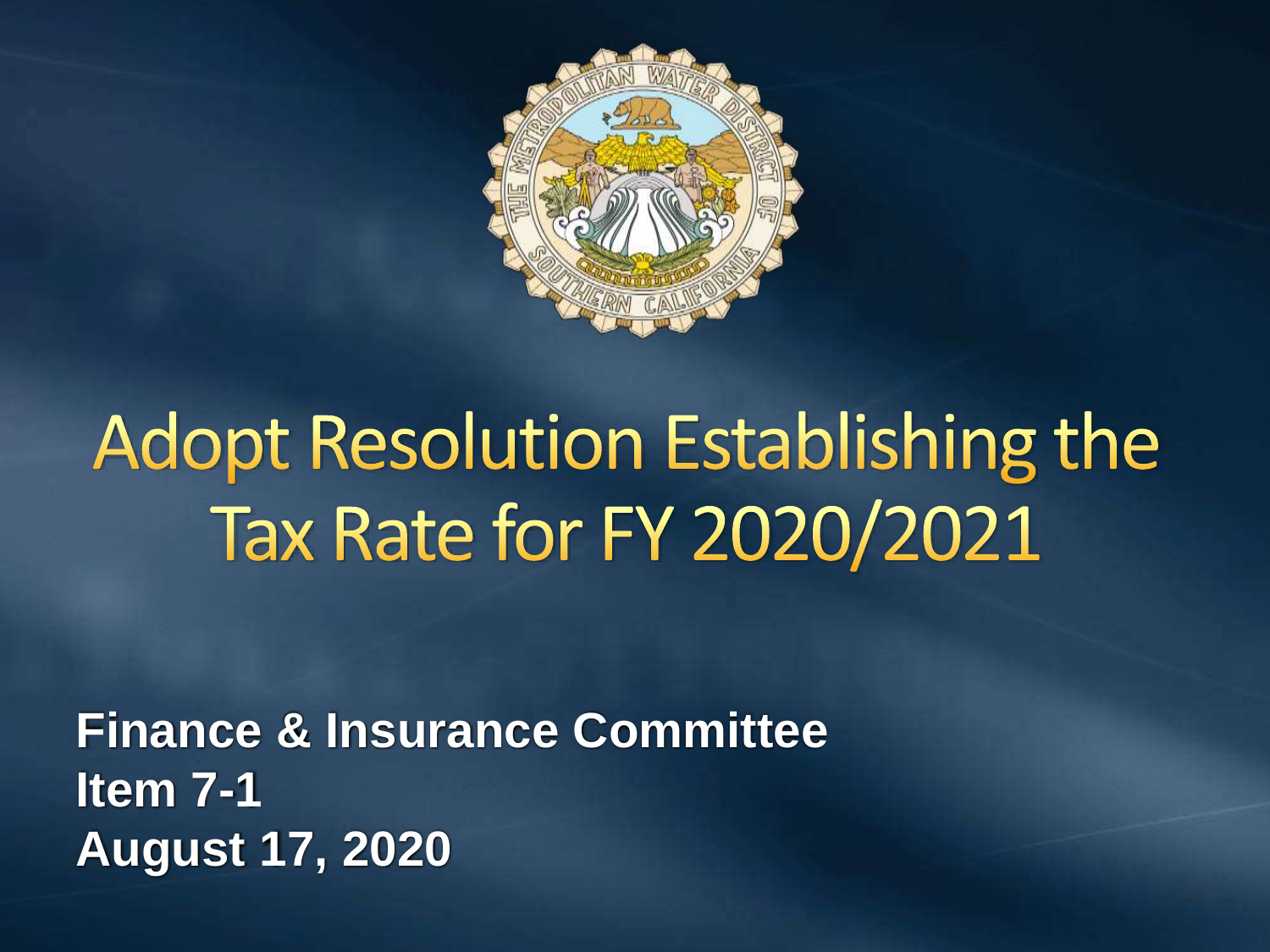#### **Process**

February 24, 2020 Notice of public hearing provided to Legislature February 26, 2020 Published notice of hearing March 9, 2020 Presentation to F&I Committee March 10, 2020 Public Hearing April 14, 2020 Board action to adopt resolution on the applicability of the tax rate limit August 2020 Board action to adopt resolution establishing the tax rate for FY 2020/21 August 2021 Board action to adopt resolution establishing the tax rate for FY 2021/22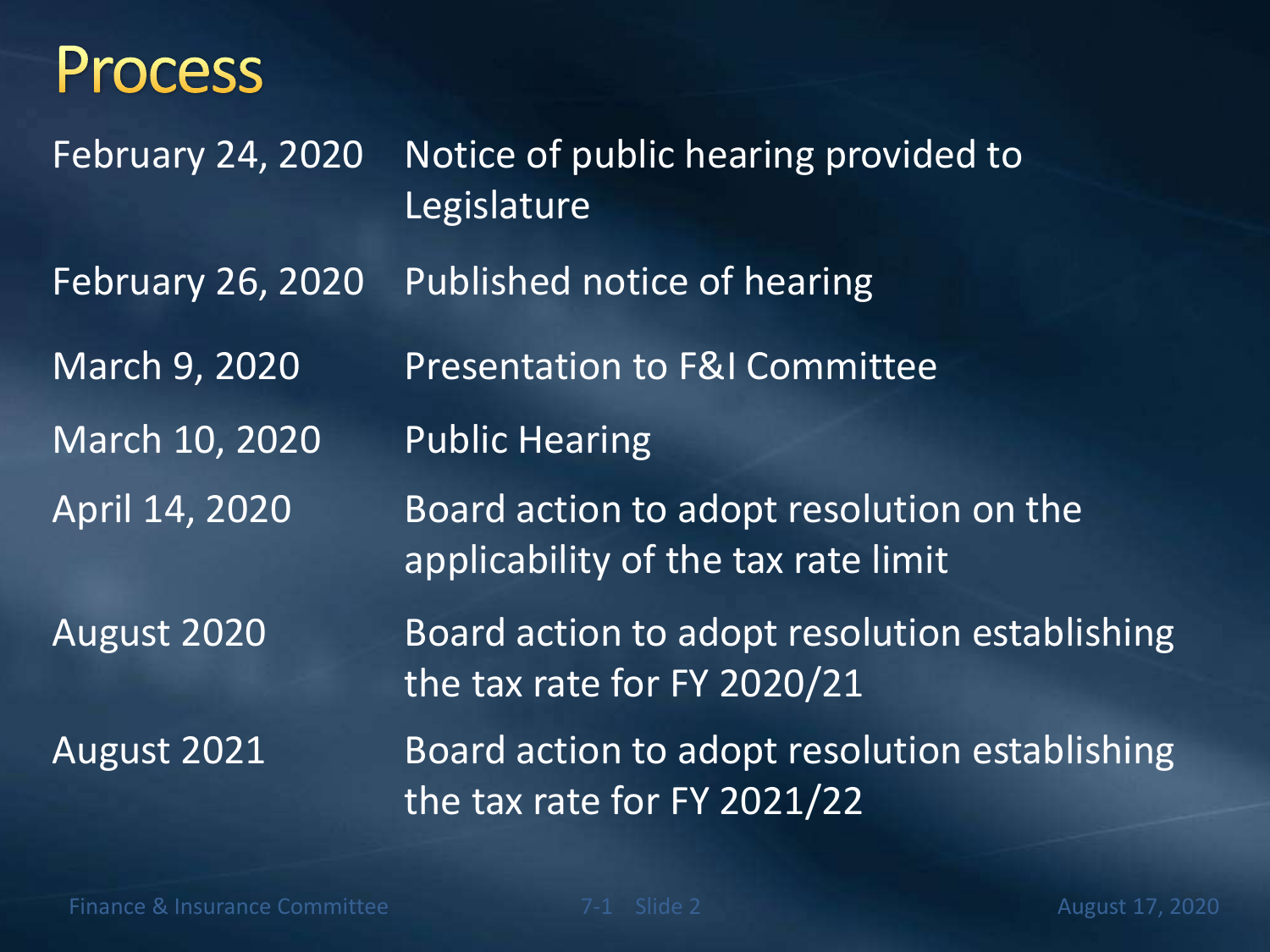## Ad Valorem Tax Background

- Metropolitan Water District (MWD) Act authorizes ۰ property taxes to pay obligations of the district
- Proposition 13 allows agencies to repay existing voter-approved indebtedness
- **Metropolitan's share of State Water Contract (SWC)** costs are within the exception for indebtedness
- **Metropolitan's general obligation bonds are within** the exception for indebtedness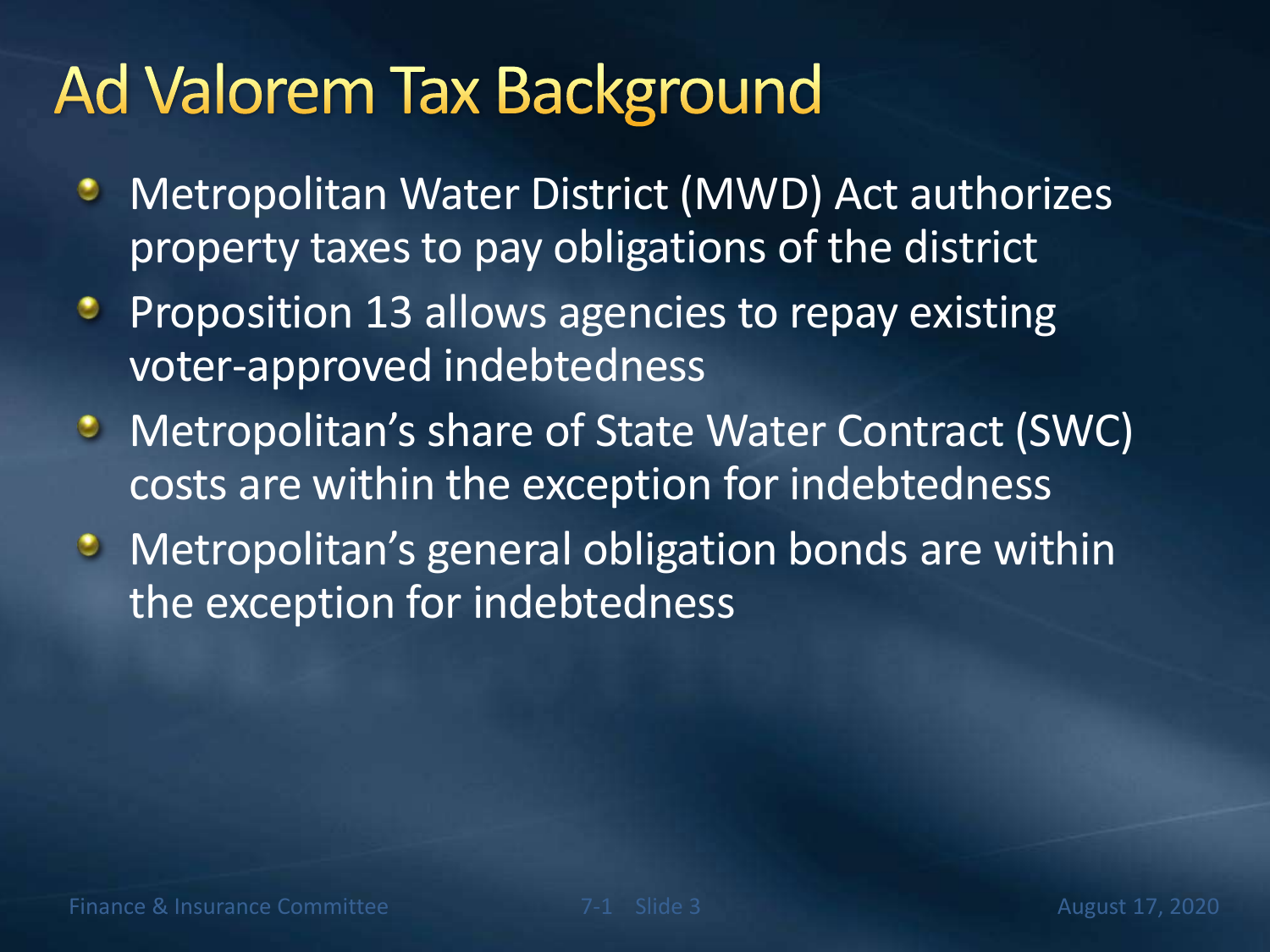#### **MWD Act Section 124.5**

- Metropolitan Act Section 124.5, enacted in 1984, limits ad valorem property taxes to recover:
	- Metropolitan's general obligation bond debt service
	- A portion of its State Water Contract obligations, limited to the debt service on state general obligation bonds (Burns-Porter bonds) for facilities benefitting **Metropolitan**
- The restrictions of Section 124.5 do not apply if the Board finds, pursuant to providing notice to the Legislature and a public hearing, that collecting more is "essential to the fiscal integrity of the District"
- **In April, 2020, the Board has determined it was essential** to Metropolitan's fiscal integrity to maintain the tax rate at .0035 percent

Finance & Insurance Committee **7-1** Slide 4 August 17, 2020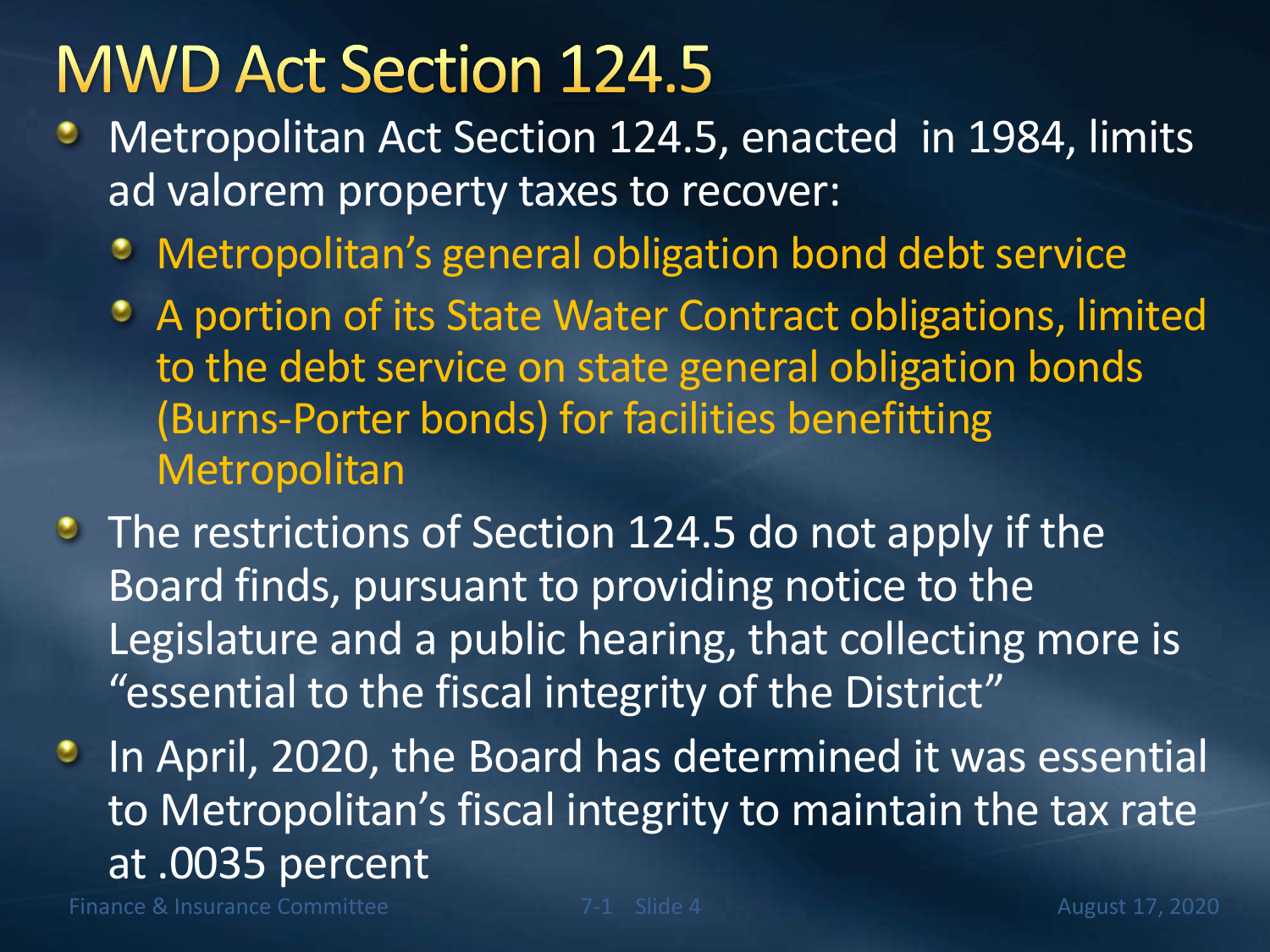## **Current Ad Valorem Tax Rate**

- .0035% of assessed valuations
- A single-family residence in Metropolitan's service area assessed at \$400,000 currently pays about \$14 per year in ad valorem taxes towards Metropolitan's costs
- **Proposal to maintain the rate** 
	- Biennial budget for FYs 2020/21 and 2021/22, water rates for CYs 2021 and 2022, and charges for CYs 2021 and 2022, adopted in April 2020 are based on continuation of existing tax rate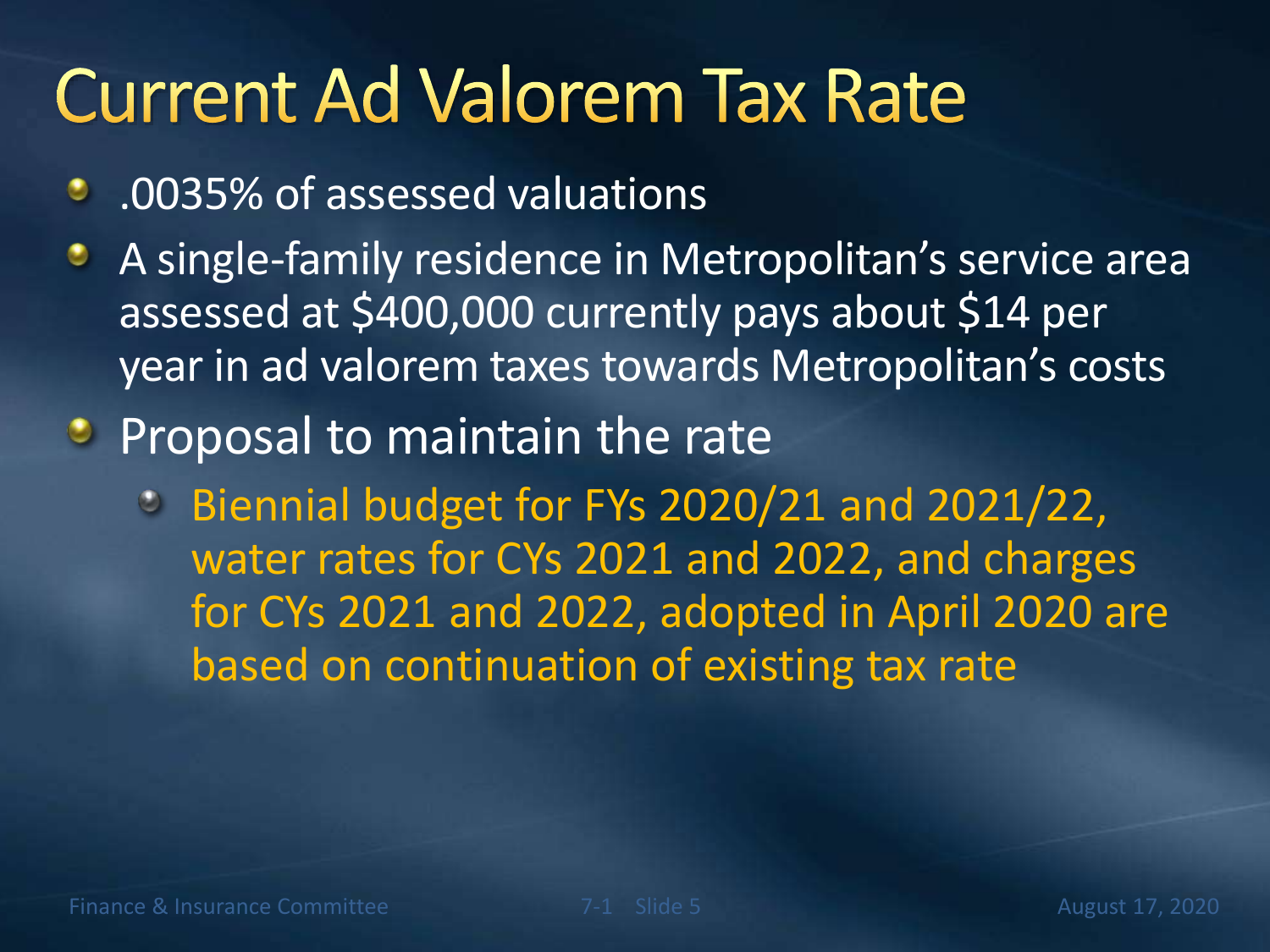#### **Property Tax Revenue**

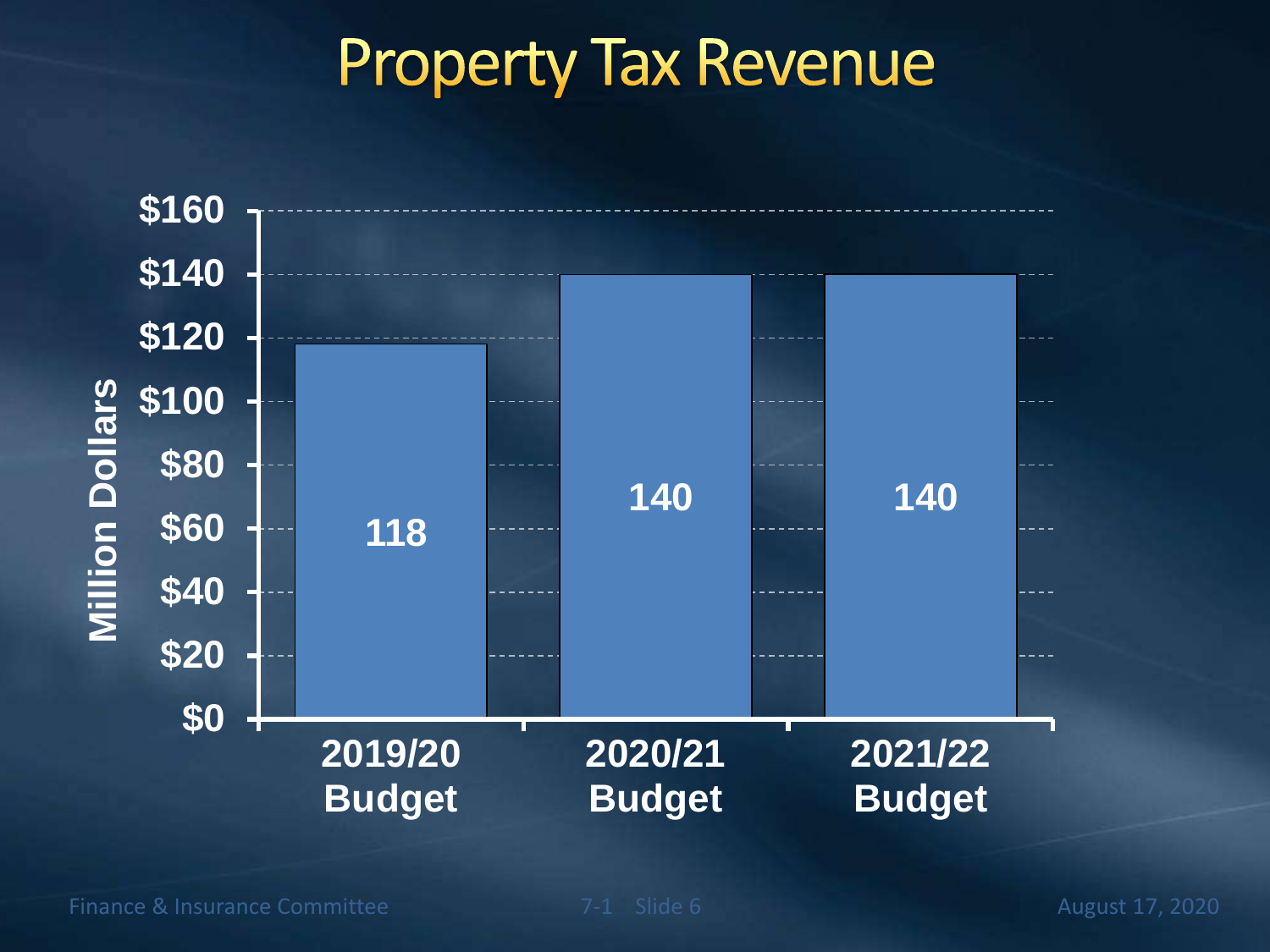### **Historical Property Tax Rate**



**Fiscal Year Ending**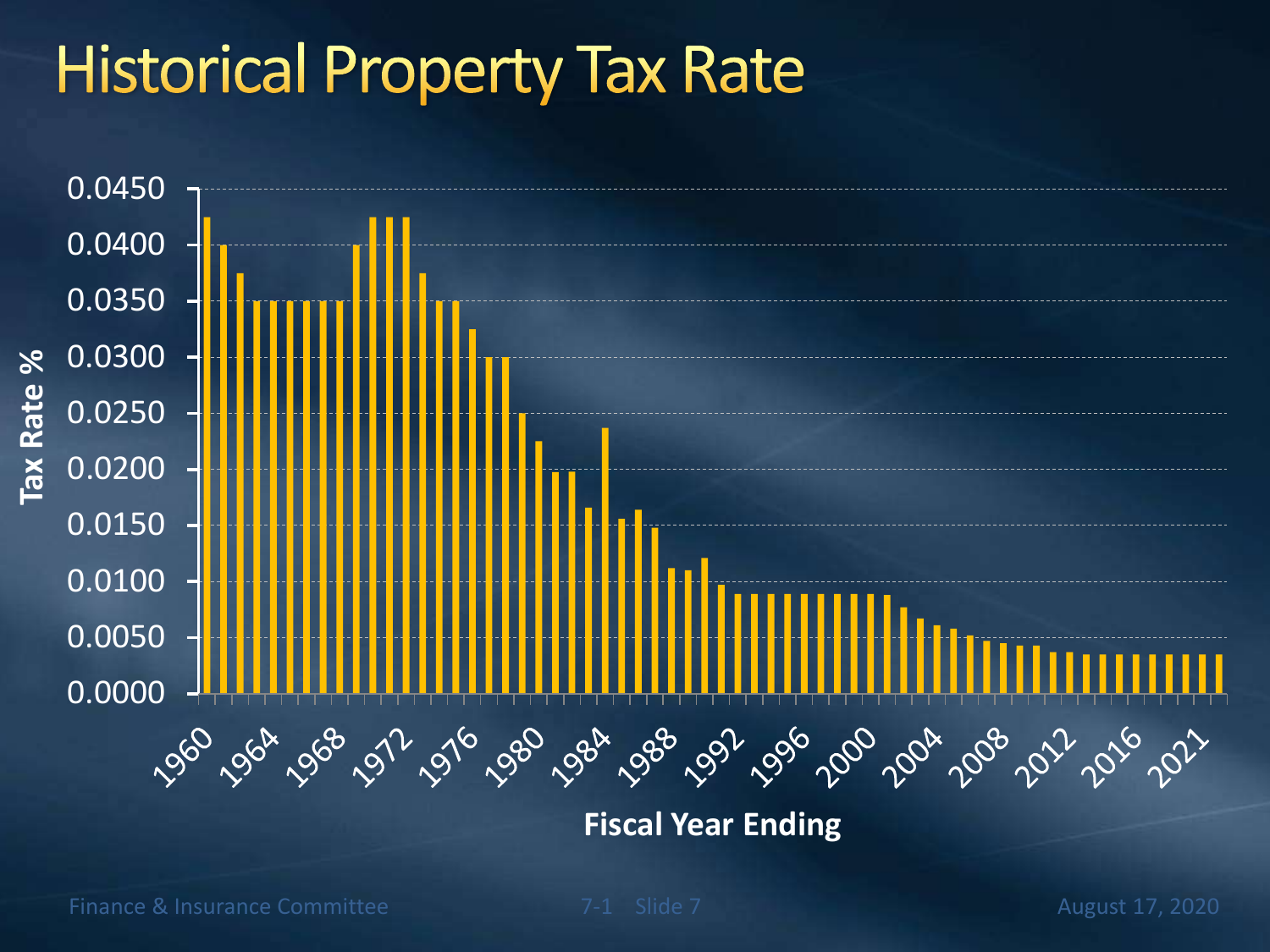#### **Maintaining the Ad Valorem Tax Rate**

- Fundamental to fiscal health are mechanisms for ۰ funding immediate and anticipated SWC obligations
- **SWC obligations have steadily increased and are** expected to continue to increase
	- ~36 percent of budgeted expenditures; the single largest cost category
- Ad valorem taxes help ensure a fair and appropriate balance between fixed costs and fixed revenues
	- <sup>•</sup> ~84 percent of Metropolitan's costs are fixed, yet only 17 percent of revenues are fixed
	- ~70 percent of SWC obligations are fixed, yet ad valorem taxes on Burns-Porter bonds are less than 2 percent of the SWC costs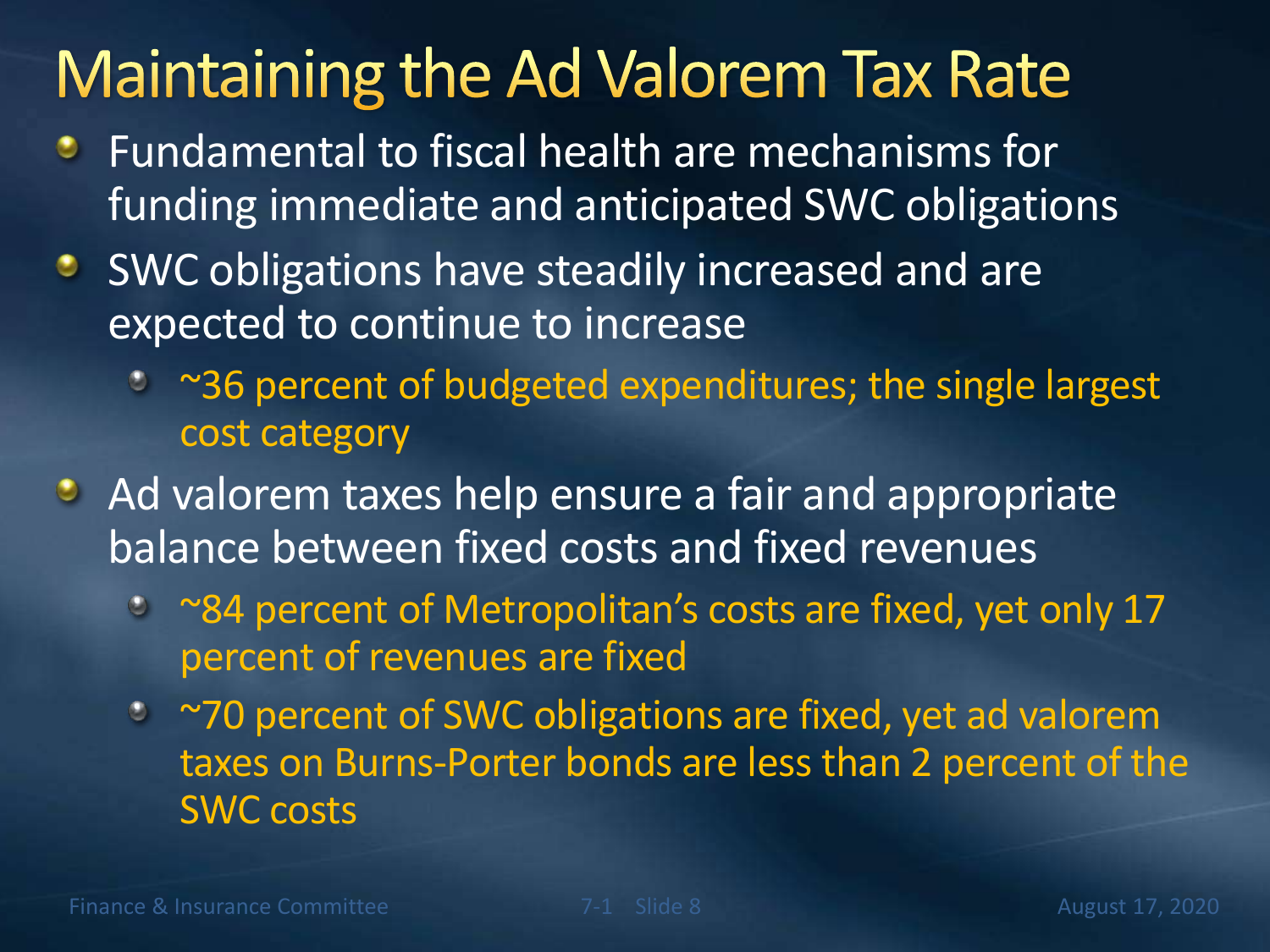# **Board Options**

- Option #1
	- Adopt the Resolution Levying Ad Valorem Property  $\bullet$ Taxes for the Fiscal Year Commencing July 1, 2020 and ending June 30, 2021 for the Purposes of The Metropolitan Water District of Southern California (**Attachment 1**) maintaining the tax rate at .0035 percent of assessed valuation, the same rate levied in FY 2019/20; and
	- Direct staff to transmit that resolution to the county  $\bullet$ auditors
	- **Fiscal Impact**: No impact to the adopted biennial  $\bullet$ budget for fiscal years 2020/21 and 2021/22 and water rates and charges for calendar years 2021 and 2022 as they were based on a tax rate of 0.0035 percent.

Finance & Insurance Committee **7-1** Slide 9 August 17, 2020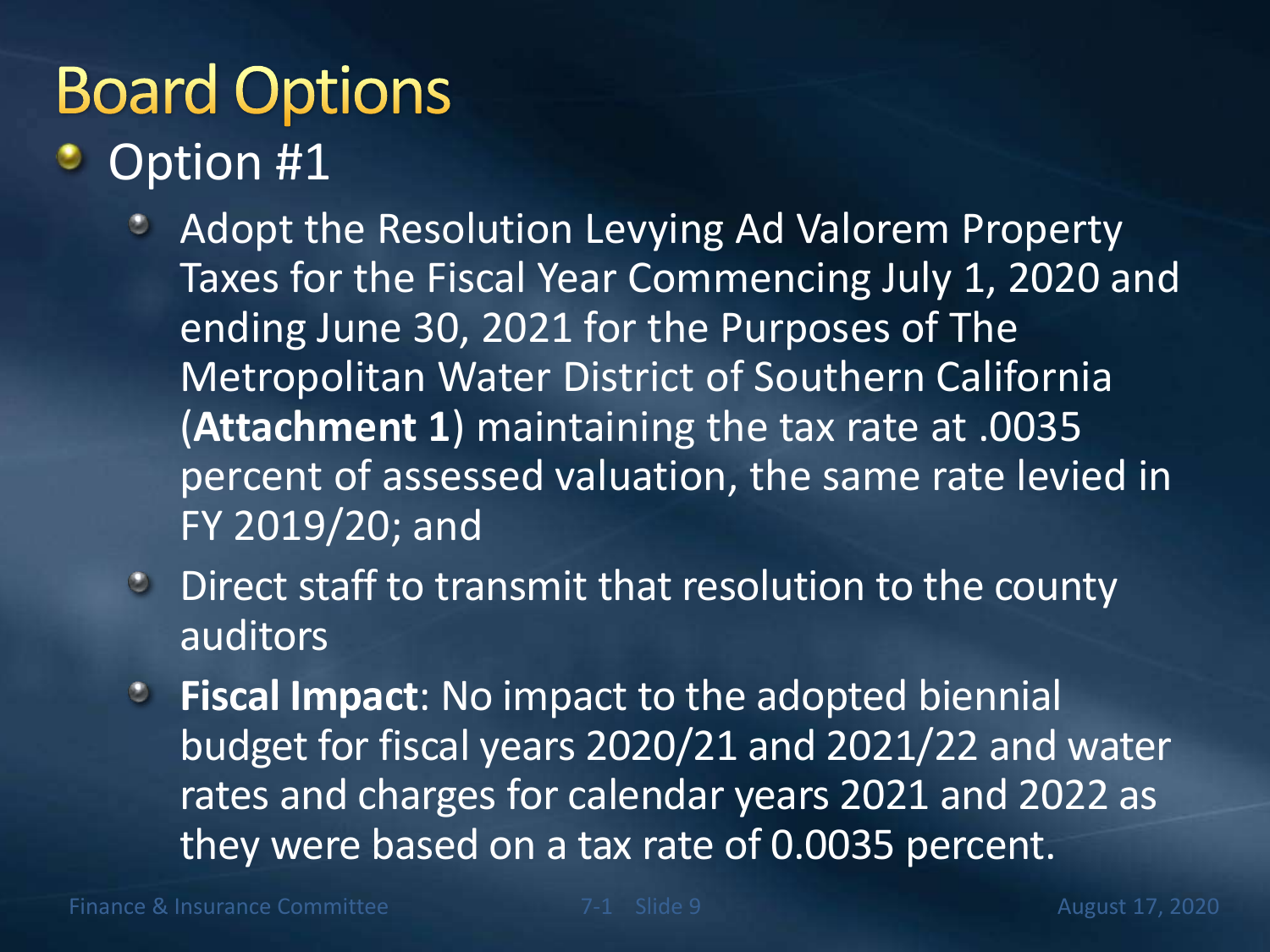### **Board Options**

#### Option #2

- **Adopt the Resolution Levying Ad Valorem Property** Taxes for the Fiscal Year Commencing July 1, 2020 and ending June 30, 2021 for the Purposes of The MWD (**Attachment 2**) at a tax rate different than the existing tax rate, applied to assessed valuation; and transmit that resolution to the county auditors
- **C** Direct staff to transmit that resolution to the county auditors
- **Negative Fiscal Impact: Creates a deficit of up to** \$148 million in fiscal years 2020/21 and water rates and charges for calendar years 2021 and 2022.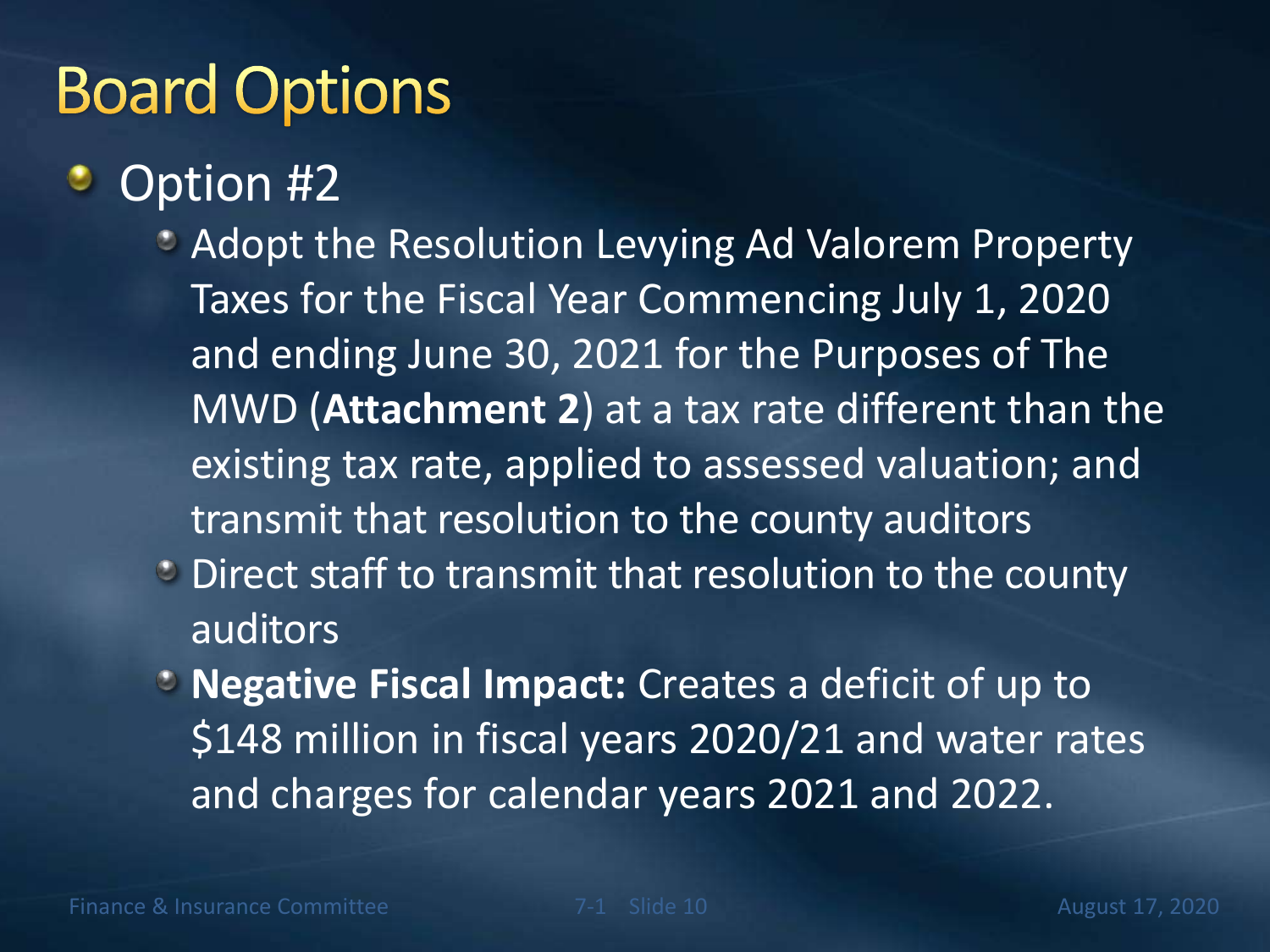### **Board Options**

Staff Recommend Option #1۰